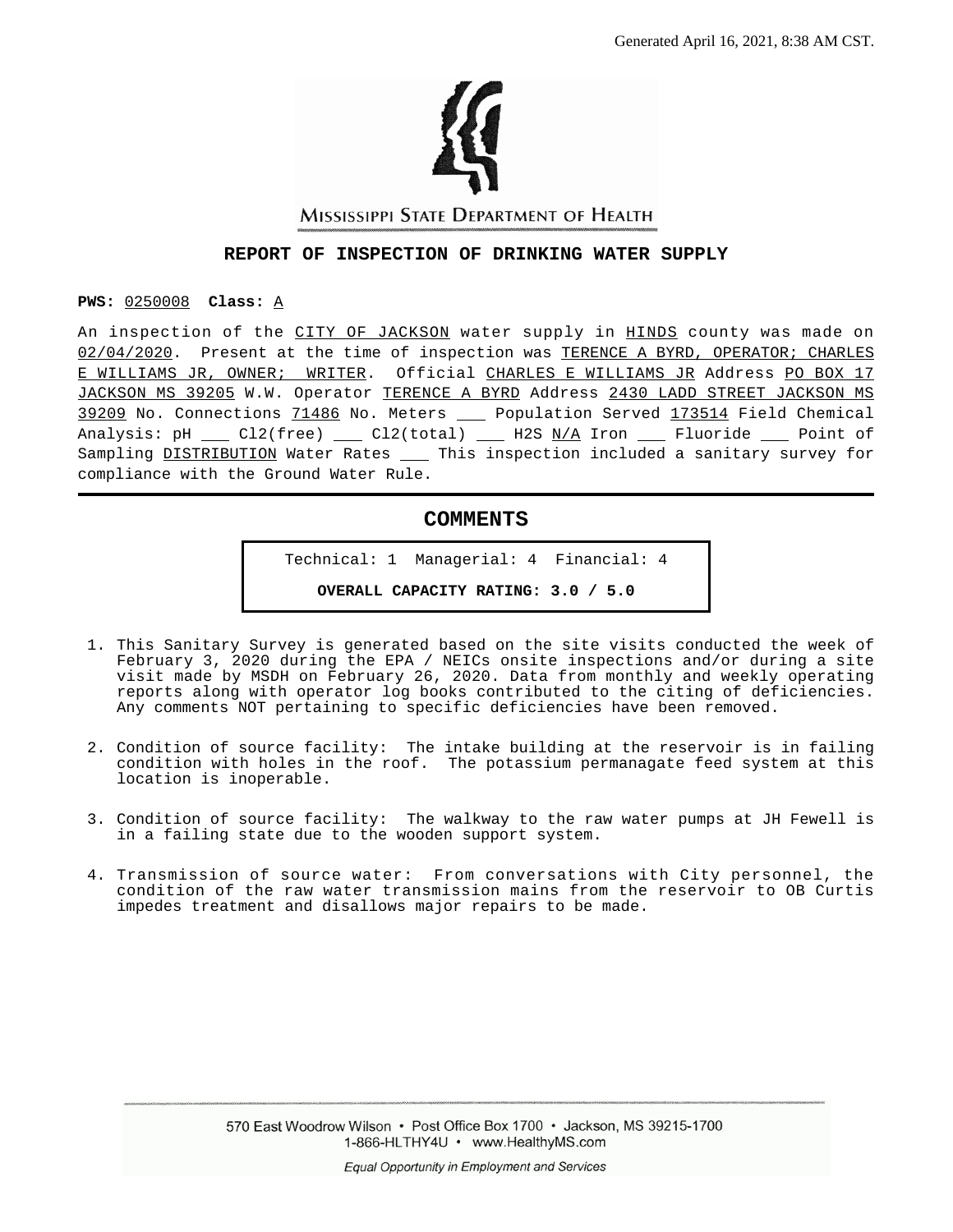- 5. Capacity of treatment facilities: The O. B. Curtis microscreens have been in a state of disrepair or only partially functioning for almost a year. This equipment plays a vital role in the treatment processes of both the conventional and membrane treatment trains. Since they are inoperable, the amount of water that can be treated is limited. Reports from City personnel as to when they will be repaired and/or replaced have not been consistent. No definitive deadline for the necessary work has been set or communicated to MSDH.
- 6. Function and condition of treatment facilities: Sludge removal of coagulation solids is a necessary part of conventional drinking water treatment. The claritrac systems are the defined method of sludge removal for both the O. B. Curtis and  $\overline{J}$ . H. Fewell WTP. In lieu of functional claritrac systems for several years, both plants have used draining basins as the standard practice for handling the sludge build-up. This was witnessed by NEIC and MSDH staff during our inspection. This disrupts the treatment process as the sludge blanket accumulates to 10+ feet and is very wasteful for treatment chemicals. Additionally, the current levels of sludge maintained in the basins significantly increases the chance of treatment process issues or complete loss of the conventional treatment process. Claritrac systems must be functioning to have optimized conventional treatment. This equipment is vital to uninterrupted treatment and production of safe drinking water.
- 7. Function and condition of treatment facilities: As the membrane system operates as direct filtration, the flocculation stage is mandatory to decrease the solids loading on the membrane fibers. At the NEIC inspection only 6 of the 12 flocculation motors were online or functional.
- 8. Function and condition of treatment facilities: The Membrane Integrity Testing (MIT) is the GE or Suez Zeeweed Z500D system's method of proving the fibers are achieving LT2 Log Removal Values (LRV) for cryptosporidium removal. If a train fails MIT, and the LRV is not reported, then the City cannot assure their customers and MSDH that they are properly treating the water to Safe Drinking Water Act Standards. There are various reasons as to why the MIT fails, but according to the CFR, none of those matter for regulation purposes. The MIT must be functioning for all trains in order to stay online. If they cannot pass MIT, then the train must be taken offline immediately.
- 9. Function and condition of treatment facilities: The membrane system has been lacking a cover to prevent the membrane fibers from being exposed to the elements since the membrane system was installed in 2006. This missing piece of the facility further adds to undue stress to the membrane plant and all its outdoor equipment (fibers, floc motors, crane, etc).
- 10. Function and condition of treatment facilities: The conventional filters at both treatment facilities are overdue for rehabilitation. Filter media needs to be replaced and some underdrains and/or valving need to be repaired and/or updated. Due to filter performance records submitted, MSDH is limiting the capacity of JH Fewell to 20 MGD.
- 11. Disinfection: The chlorine and ammonia feed systems have been running on manual for portions of the time frame in documents submitted to MSDH.
- 12. Condition of storage tanks: Upon inspection of two ground storage tanks on the well system, inspectors noted the condition of the tanks on TV Road and Maddox Road. Before the TV Road booster station is put back in service, a thorough inspection by a certified contractor must be made of this tank. Also, the Maddox Road tank requires site work. It was observed that there was at least 3" of standing water around the base of the tank indicating draining issues that must be corrected. By observing the gravel support beams along the outside of the tank, it appears that the ground has shifted. Some of the supports are still flush against the tank while others have significant gaps.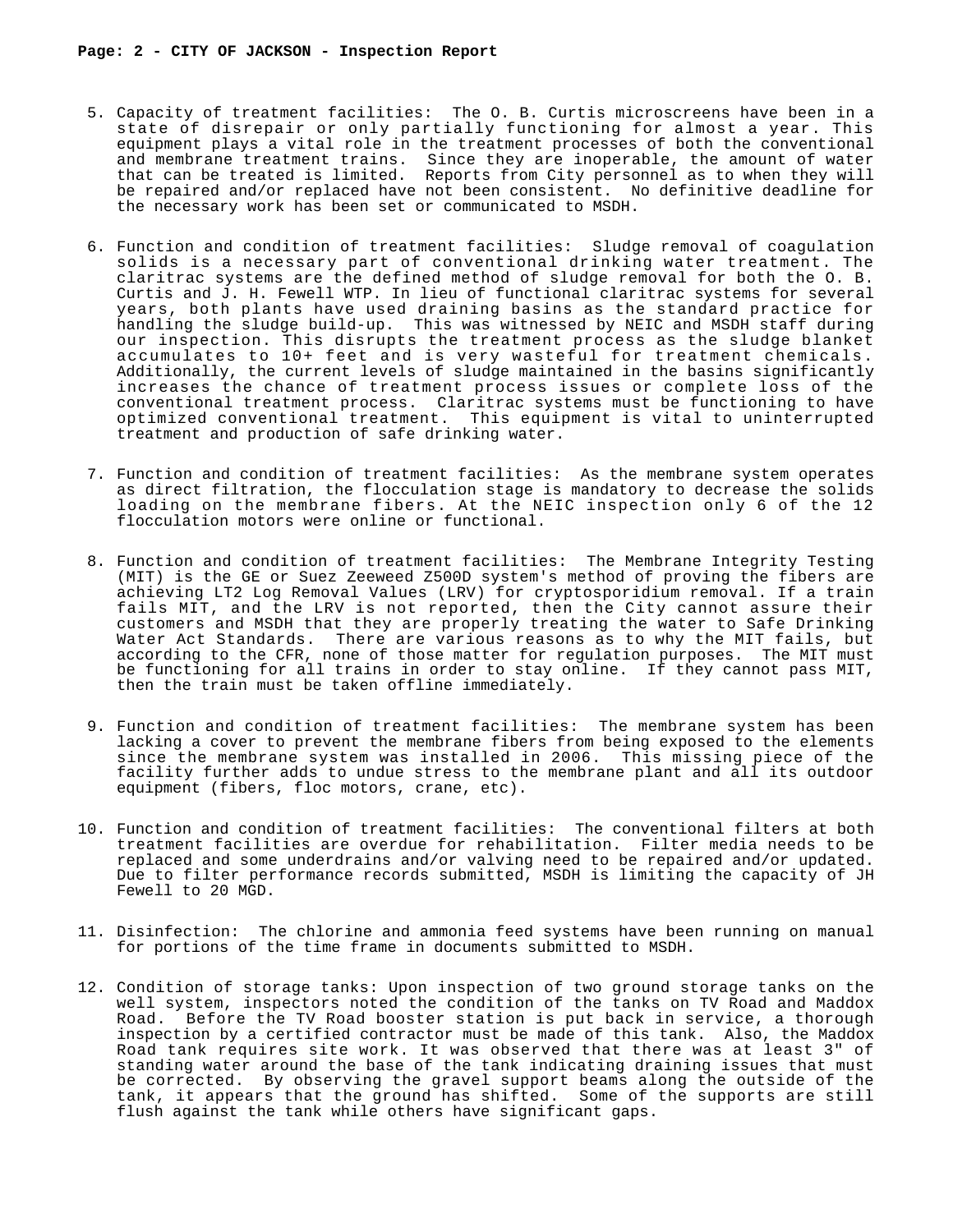- 13. Automatic controls: The soda ash and ACH feed systems at OB Curtis are not continually operating in automatic. The soda ash system is lacking a proper dilution system, so the pH climbs to dangerously unsafe levels. pH should not exceed 9.7 leaving either plant.
- 14. Monitoring plans and systems: Throughout both plants, there are online monitoring devices measuring pH, chlorine, turbidity, electrical charge (streaming current). It has been reported that some of these monitors relay signals to other dosing equipment and flow-pacing. (i.e. ammonia feed works with the chlorine feed; streaming current works with coagulant dosing.) Upon the walk through of both plants, it was discovered that a significant number of these monitors were working improperly. Operators are treating water based on grab samples taken every 4 hours. This is unacceptable and leads to instances of losing part or the entire treatment process.
- 15. Water system staffing: A certified Class A water operator must be onsite at all times that the treatment plant is in operation. If there are non-certified employees leading a shift, a certified operator must also be there. It was observed on February 26, 2020 at O. B. Curtis that a non-certified operator was coming on shift to relieve the previous shift's certified operator. Log book data shows that non-certified employees are often working shifts without certified operators.
- 16. Inadequate follow-up on previous deficiencies: According to the original corrosion control study completed following the 2015 lead action level exceedance, both treatment plants were to have been switched from lime to soda ash by December 31, 2019. At the conclusion of that agreement, only OB Curtis had soda ash installed. At the time of this report, that system is not functioning properly. Per discussion with City personnel, they desire to do an additional study to determine whether JH Fewell should remain on lime or switch to soda ash. Until soda ash is installed at JH Fewell or a new corrosion control study proves that lime is a viable corrosion inhibitor is accepted by MSDH, the City will remain in violation.
- 17. Due to the severity of the deficiencies listed, operator log books should be submitted with each Weekly Operating Report until repairs are made at all facilities and MSDH confidence is restored in the City of Jackson's ability to continuously meet and or exceed all federal and state regulations

Completed by Amy L. McLeod, E.I. on 03/23/2020.

Reviewed by Randall B. Smith, E.I. on 04/01/2020.

If you have any questions, please call (601)576-7518.

pc:

CHARLES E WILLIAMS JR, OFFICIAL TERENCE A BYRD, OPERATOR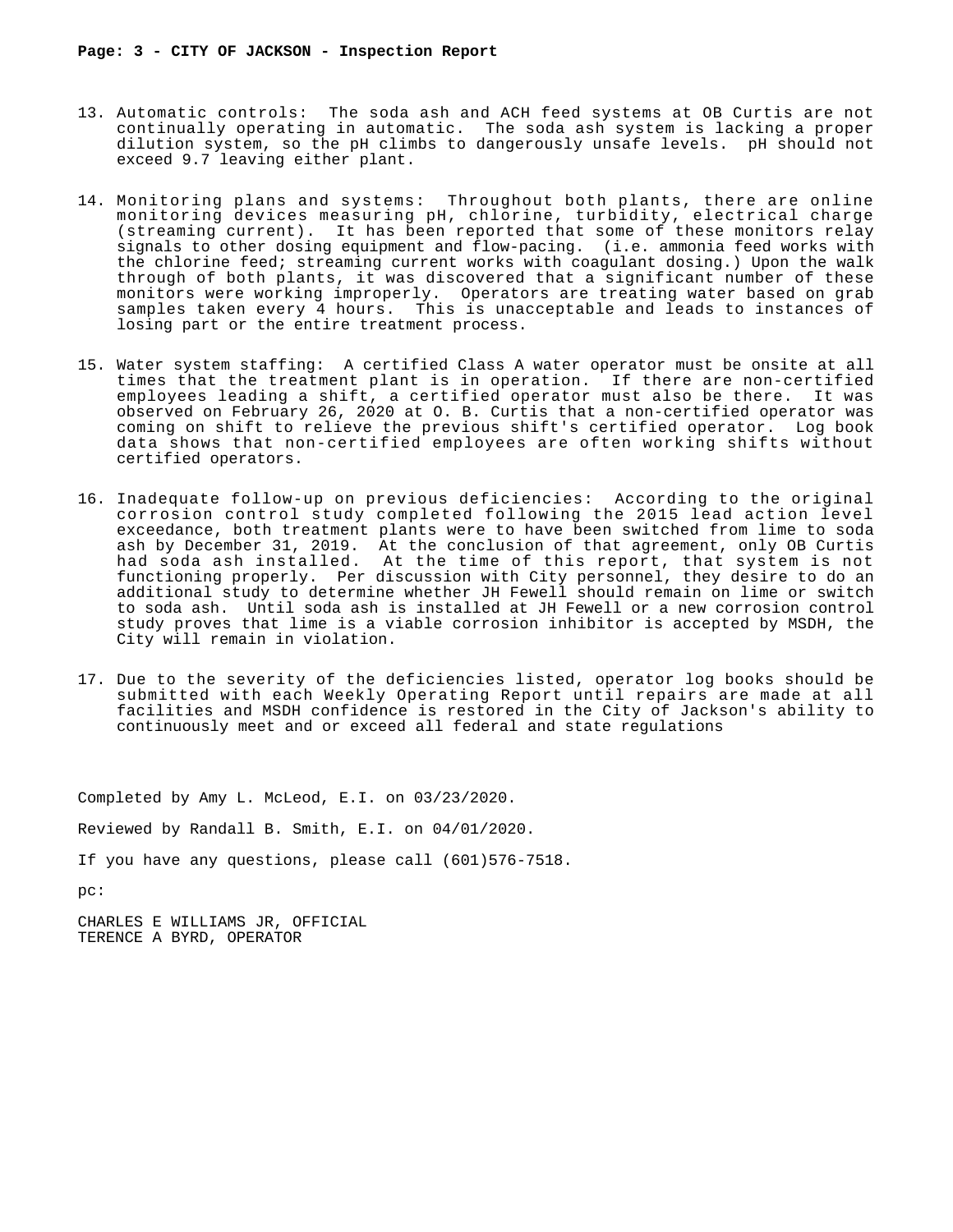STANDARD FORM



# **Mississippi Department of Health Bureau of Public Water Supply**

## **FY 2020 Public Water System Capacity Assessment Form**

**NOTE:** This form must be completed whenever a routine sanitary survey of a public water system is conducted by a regional engineer of the Bureau of Public Water Supply

| PWS ID#: 0250008<br>Class: $A$ Survey Date: $02-04-2020$ | County: <b>HINDS</b> |             |
|----------------------------------------------------------|----------------------|-------------|
| Public Water System: CITY OF JACKSON                     |                      | Conn: 71486 |
| Certified Waterworks Operator: TERENCE A BYRD            |                      | Pop: 173514 |

## **CAPACITY RATING DETERMINATION**

Technical (T) Capacity Rating: [ **1** ] Managerial (M) Capacity Rating [ **4** ] Financial (F) Capacity Rating [ **4** ]

9

Completed by Amy L. McLeod, E.I. on 03/11/2020 Reviewed by Randall B. Smith, E.I. on 04/01/2020

**Comments:**

| <b>Technical Capacity Assessment</b>                                                                                                                                                                                                                                                                                                                                                                                                                                                                                                                                                                                                                            |                                                          | Point<br>Award |
|-----------------------------------------------------------------------------------------------------------------------------------------------------------------------------------------------------------------------------------------------------------------------------------------------------------------------------------------------------------------------------------------------------------------------------------------------------------------------------------------------------------------------------------------------------------------------------------------------------------------------------------------------------------------|----------------------------------------------------------|----------------|
| [T1] Does the water system have any significant deficiencies? $(Y)N$ ]                                                                                                                                                                                                                                                                                                                                                                                                                                                                                                                                                                                          | $N - 1pt$ .<br>$Y - 0$ pt.                               | $\overline{0}$ |
| [T2] 1) Was the water treatment process functioning properly? [ $Y(N)$ ] (i.e. Is pH, iron, chlorine,<br>fluoride, etc. within acceptable range?) 2) Was needed water system equipment in place and<br>functioning properly at the time of survey? $[\underline{Y(N)}]$ (NOTE: Equipment deficiencies must be identified<br>in survey report.) $3$ ) Were records available to the regional engineer clearly showing that all water<br>storage tanks have been inspected and cleaned or painted (if needed) within the past 5 years?<br>(NOTE: All YESs required to receive point)<br>$(Y)$ N NA]                                                               | All $Y - 1$ pt.<br>Else $-0$ pt.                         | $\theta$       |
| [T3] 1) Was the certified waterworks operator or his/her authorized representative present for the<br>survey? $[(Y)N]$ 2) Was PWS Operations record up to date and properly maintained? $[(Y)N]$ (Are<br>minimum days being met based on system classification) 3) Was the water system properly maintained<br>at the time of survey? $[\underline{Y(N)}]$ 4) Did operator/system personnel satisfactorily demonstrate to the<br>regional engineer that he/she could fully perform all water quality tests required to properly operate this<br>water system? $(Y)N$<br>( <b>NOTE:</b> All YESs required to receive point)                                      | All $Y - 1$ pt.<br>Else $-0$ pt.                         | $\theta$       |
| [ <b>14]</b> 1) Does water system routinely track water loss and were acceptable record available for review?<br>$[(Y)N]$ 2) Is water system overloaded? (i.e. serving customers in excess of MSDH approved design<br>capacity)? [ $Y(N)$ ] 3) Was there any indication that the water system is/has been experiencing pressure<br>problems in any part(s) of the distribution system? $[\underline{Y(N)}]$ (based on operator information, customer<br>complaints, MSDH records, other information) 4) Are well pumping tests performed routinely?<br><u>(Y)N NA j</u><br>(NOTE: YES FOR #1 & YES OR N/A FOR #4 AND NOs FOR #2 & #3 required to receive point) | $1)Y - pt.$<br>$2)N - pt.$<br>$3)N - pt.$<br>$4)Y - pt.$ | 1              |
| [T5] 1) Does the water system have the ability to provide water during power outages? (i.e. generator,<br>emergency tie-ins, etc.) [ $Y(N)$ ] 2) Does the water system have a usable backup source of water?<br>(NOTE: Must be documented on survey report)<br>Y(N)                                                                                                                                                                                                                                                                                                                                                                                             | All $Y - 1$ pt.<br>Else $-0$ pt.                         | $\overline{0}$ |
| <b>TECHNICAL CAPACITY RATING = <math>\begin{bmatrix} 1 \\ 1 \end{bmatrix}</math> (Total Points)</b>                                                                                                                                                                                                                                                                                                                                                                                                                                                                                                                                                             |                                                          |                |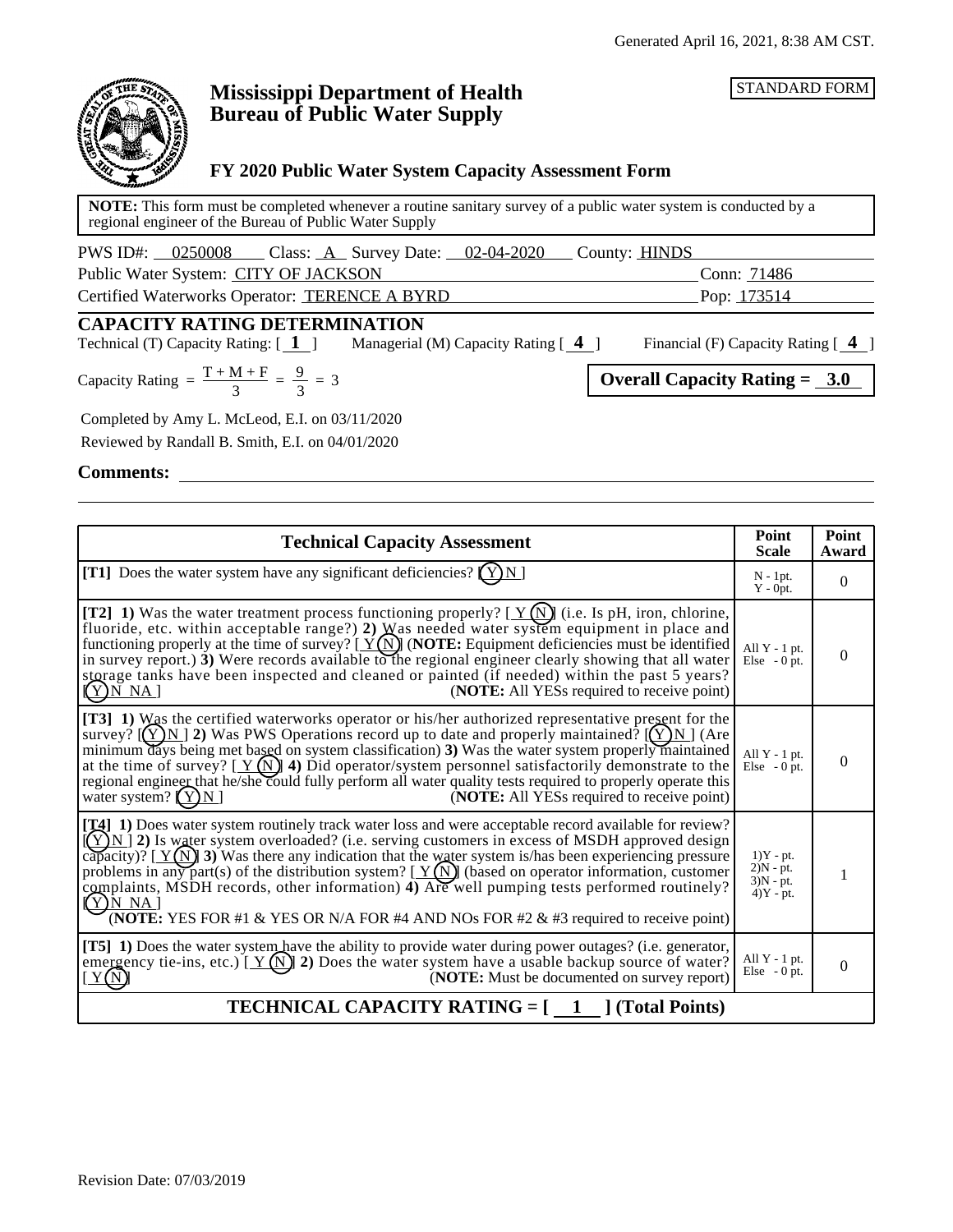FY 2020 Public Water System Capacity Assessment Form Survey Date: 02-04-2020

| <b>Managerial Capacity Assessment</b>                                                                                                                                                                                                                                                                                                                                                                                                                                                                                                                                                                                      |                                   | Point<br>Award |
|----------------------------------------------------------------------------------------------------------------------------------------------------------------------------------------------------------------------------------------------------------------------------------------------------------------------------------------------------------------------------------------------------------------------------------------------------------------------------------------------------------------------------------------------------------------------------------------------------------------------------|-----------------------------------|----------------|
| [M1] Were all SDWA required records maintained in a logical and orderly manner and available for<br>review by the regional engineer during the survey? $(Y)N$                                                                                                                                                                                                                                                                                                                                                                                                                                                              | $Y - 1pt.$<br>$N - 0pt$ .         |                |
| [M2] 1) Have acceptable written policies and procedures for operating this water system been formally<br>adopted and were these policies available for review during the survey? $[(Y)N]$ 2) Have all board<br>members (in office more than 12 months) completed Board Member Training? $[Y \ N \ N\ A]$ 3) Does<br>the Board of Directors meet monthly and were minutes of Board meetings available for review during<br>the survey 2 (NOTE: Quarterly meetings allowed if system has an officially designated full time<br>(NOTE: ALL YESs or NAs required to receive point. NA - Not Applicable)<br>manager) $(Y)$ N NA | All $Y - 1$ pt.<br>$Else - 0 pt.$ |                |
| [M3] Has the water system had any SDWA violations since the last Capacity Assessment?                                                                                                                                                                                                                                                                                                                                                                                                                                                                                                                                      | $N - 1pt$ .<br>$Y - Opt.$         | 0              |
| [M4] Has the water system developed a long range improvements plan and was this plan available for<br>review during the survey? $(Y)N$                                                                                                                                                                                                                                                                                                                                                                                                                                                                                     | $Y - 1pt.$<br>$N - 0pt.$          |                |
| [M5] 1) Does the water system have an effective cross connection control program in compliance with<br>MSDH regulations? $(Y)$ N 2) Was a copy of the MSDH approved bacti site plan and lead/copper site<br>plan available for review during the survey and do the bacti results clearly show that this approved plan<br>is being followed? $(Y)N$<br>( <b>NOTE:</b> All YESs required to receive point)                                                                                                                                                                                                                   | All $Y - 1$ pt.<br>$Else - 0 pt.$ |                |

# **MANAGERIAL CAPACITY RATING = [4 ] (Total Points)**

| <b>Financial Capacity Assessment</b>                                                                                                                                                                                                                                                                                                                      |                                   | Point<br>Award |
|-----------------------------------------------------------------------------------------------------------------------------------------------------------------------------------------------------------------------------------------------------------------------------------------------------------------------------------------------------------|-----------------------------------|----------------|
| [F1] Has the water system raised water rates in the past 5 years? $[(Y)N]$ (NOTE: Point may be<br>awarded if the water system provides acceptable financial documentation clearly showing that a rate<br>increase is not needed, i.e. revenue has consistently exceeded expenditures by at least 10%, etc.)                                               | $Y - 1pt.$<br>$N - 0pt$ .         | 1              |
| [F2] Does the water system have an officially adopted policy requiring that water rates be routinely<br>reviewed and adjusted as appropriate and was this policy available for review during the survey?<br>(Y)N                                                                                                                                          | $Y - 1pt.$<br>$N - 0pt$ .         |                |
| [F3] Does the water system have an officially adopted cut-off policy for customers who do not pay<br>their water bills, was a copy of this policy available for review by the regional engineer, and do system<br>records (cut-off lists, etc.) clearly show that the water system effectively implements this cut-off<br>policy? $(Y)N$                  | $Y - 1pt$ .<br>$N - 0pt$ .        | 1              |
| [F4] Was a copy of the water system's officially adopted annual budget available for review by the<br>regional engineer and does the water system's financial accounting system clearly and accurately track<br>the expenditure and receipt of funds? $(Y)N$                                                                                              | $Y - 1pt.$<br>$N - 0pt.$          | 1              |
| [F5 - Municipal Systems] 1) Was a copy of the latest audit report available for review at the time of<br>the survey? $[\Upsilon(N)]$ 2) Does this audit report clearly show that water and sewer fund account(s) are<br>maintained separately from all other municipal accounts? $(Y)N$<br>(NOTE: Yes answer to all questions required to receive point.) | All $Y - 1$ pt.<br>Else $-0$ pt.  | $\Omega$       |
| <b>[F5 - Rural Systems]</b> 1) Was the latest financial report / audit report available for review? $(Y \ N   2)$<br>Does the latest financial report show that receipts exceeded expenditures? $[\underline{Y} \underline{N}]$<br>( <b>NOTE:</b> Yes answer to both questions required to receive point)                                                 | All $Y - 1$ pt.<br>$Else - 0 pt.$ |                |
| <b>FINANCIAL CAPACITY RATING = <math>\begin{bmatrix} 4 \\ 1 \end{bmatrix}</math> (Total Points)</b>                                                                                                                                                                                                                                                       |                                   |                |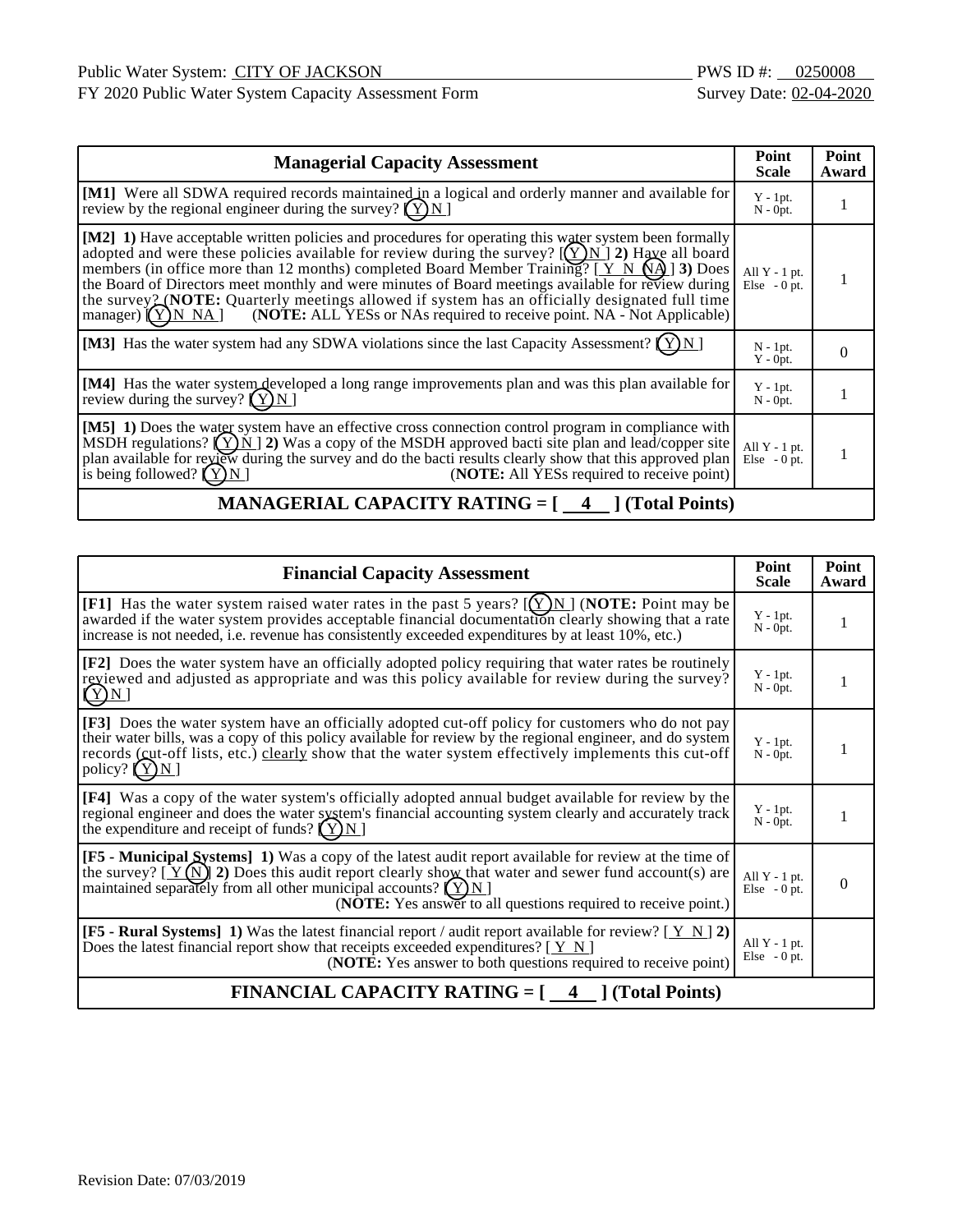System: **CITY OF JACKSON** ID: **0250008** Class: **A** County: **HINDS**

Date Completed: **11/25/2020** Connections - Actual: **65640** Equivalent: **84521** Design Capacity: **107639** Percent Design Capacity: **84521/107639 = 78.5%**

J H FEWELL WATER TREATMENT PLANT

\*\*\*\* CT calculations for FEWELL \*\*\*\*\* There are four disinfection segments at Fewell, and the contact time must be determined for each segment to achieve 4-log inactivation of viruses, 3-log inactivation of Giardia, and 3.5-log inactivation of Crypto.

Fewell is required to achieve 0.3 turbidity units 95% of the time to comply with the SWTR. If this treatment is achieved, credit can be given for 2-log removal of viruses & Crypto and 2.5-log removal of Giardia. Free chlorine, chloramination, and UV disinfection must then attain the remaining 2-log inactivation of viruses, 0.5-log inactivation of Giardia, and 1.5-log of Crypto.

Book values: CT required for  $0.5$ -log inactivation of giardia at 10C and pH at  $6.5 = 19$  mg/L min CT required for 2-log inactivation of viruses at 10C and pH at  $6.5 = 3$  mg/L min

The first segment is free chlorine contact between the point of chlorine injection (at the head of the outlet pipe from the sedimentation basin) and the point of ammonia injection (at the end of the outlet pipe just prior to ammonia injection).

The second is the contact time of free chlorine in the filters during normal filter operation.

The third is the contact time in the clearwell.

The fourth is the UV disinfection.

\*\*BASED ON THE TURBIDITY FILTER DATA SUBMITTED ON MONTHLY OPERATING REPORTS, MSDH IS SETTING A MAXIMUM TREATMENT CAPACITY OF 20 MGD. THE 7/13 MGD SPLIT BETWEEN BASINS IS BASED ON STANDARD OPERATION WHEN 20 MGD IS BEING TREATED.\*\*

\*\*CHLORINE RESIDUALS AND FLOW RATES UPDATED TO REFLECT WHAT THE PLANT WAS TREATING ON 11/09/20\*\*

CT SEGMENT 1 (pipes between sed basins and ammonia injection): The free chlorine is measured by chlorine analyzers which communicate with the ammonia feed system. The concentration of free chlorine in the pipe between Sed Basin #3 and the filters was 3.53 mg/L. The concentration of free chlorine in the pipe between Sed Basin #4 and the filters was 4.58 mg/L.

Calculating the free chlorine contact time between chlorine injection and ammonia injection (at maximum design flows):

Sed basin #3: Pipe dimensions: Length = 351 ft; Diameter = 42 in = 3.5 ft. Volume in pipe =  $0.785 \times 3.5 \times 3.5 \times 351 \times 7.48 = 25,247$  gallons Estimated flow through Sed basin #3 train: 4 MGD Contact time =  $25,247$  gallons/4,000,000 gal/day x 1440 min/day = 9.09 min Sed basin #4: Pipe dimensions: Length =  $357$  ft; Diameter =  $48$  in =  $4$  ft. Volume = 33,540 gallons Estimated flow through Sed basin #4 train: 15 MGD Contact time = 33,540/15,000,000 x 1440 = 3.22 min

CT SEGMENT 1 (using shortest contact time of  $3.22$  min) =  $4.38$  mg/L x  $3.22$  min  $= 14.1$  mg/L min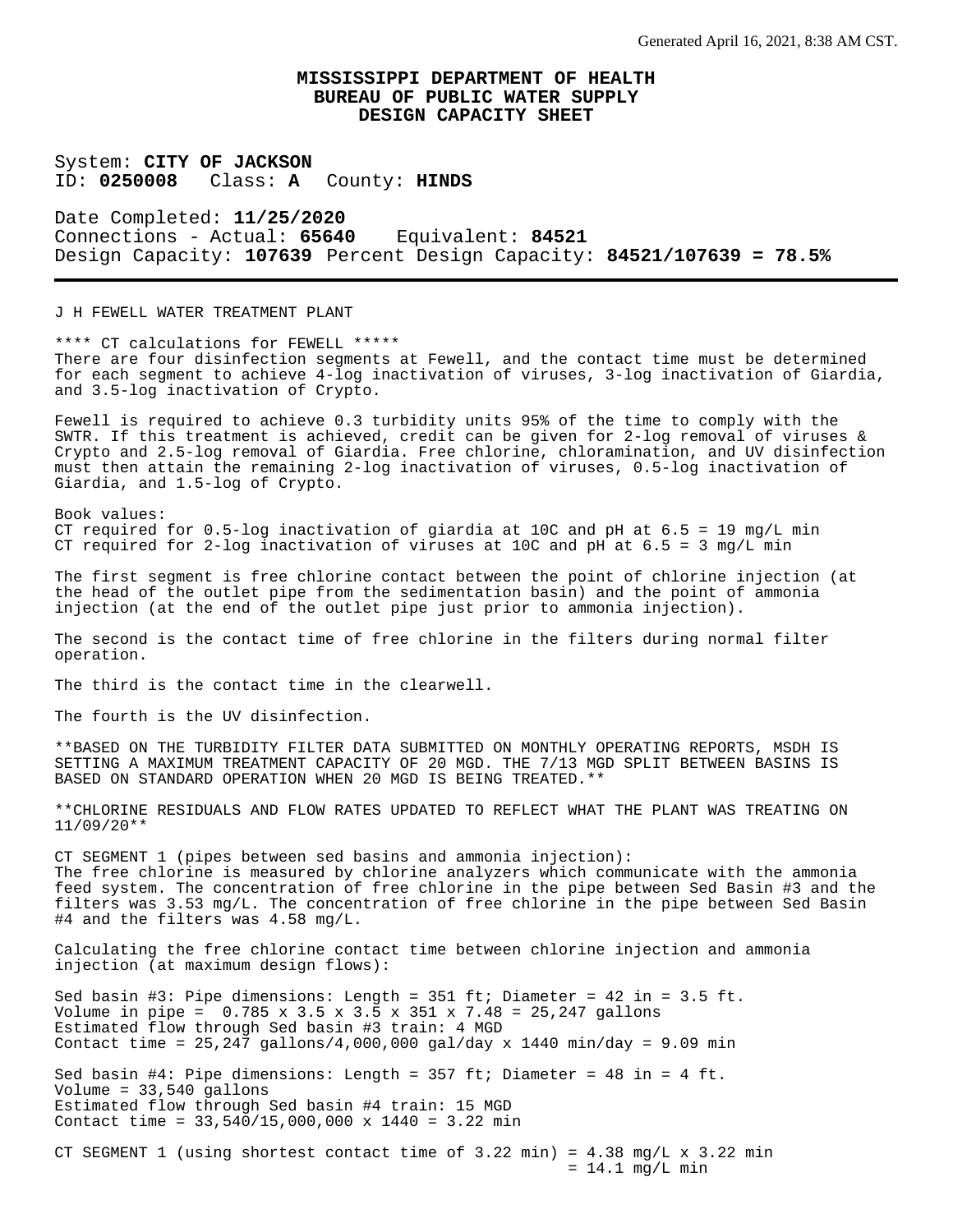CITY OF JACKSON 11/25/2020

(Note: Virus inactivation is achieved in Segment 1; 14.1 mg/L min > 3 mg/L min) SEGMENT 1 LOG INACTIVATION =  $14.1$  mg/L min/19 mg/L min \* (0.5 log) = 0.37 log CT SEGMENT 2 (Disinfection in filters): Disinfectant contact time between filters and clearwell/storage outlet: Calculate volume of water in filters and estimated residence time: Volume =  $L X W X D$  (where  $D =$  depth of water above filter media) = (20 ft x 10 ft x 1.5 ft) \* 7.48 gal/cu.ft. \* 8 filters + (25 ft x 28 ft x 3 ft) \* 7.48 gal/cu.ft. \* 3 filters = 17,952 gallons + 47,124 gallons = 65,076 gallons Residence time =  $(65,076 \text{ gallons}/19,000,000 \text{ gallons/day})* 1440 \text{ min/day}$ Residence time = 4.93 minutes CT SEGMENT 2 (assuming chlorine concentration = finished water chlorine concentration =  $0.3$  mg/L) CT SEGMENT  $2 = 0.2$  mg/L  $*$  4.93 minutes = 0.986 mg/L min SEGMENT 2 LOG INACTIVATION =  $0.986$  mg/L min / 19 mg/L min \*  $(0.5 \text{ log})$  =  $0.026$  log CT SEGMENT 3 (Disinfection in the clearwell): Using the clearwell volume of 3.8 MG and a pre-determined baffling factor of 0.233: Contact time =  $3.8$  MG/20 MGD x 1440 minutes/day x 0.233 =  $63.7$  minutes Free chlorine measured in finished water =  $0.2$  mg/L CT SEGMENT  $3 = 63.7$  minutes x 0.2 mg/L = 12.7 mg/L min SEGMENT 3 LOG INACTIVATION =  $12.7$  mg/L min / 19 mg/L min \* (0.5 log) = 0.34 log Total CT using free chlorine =  $(14.1 + 0.986 + 12.7)$  mg/L min = 27.8 mg/L min Total LOG INACTIVATION using free chlorine = SEGMENT 1 + SEGMENT 2 + SEGMENT 3 Total LOG INACTIVATION using free chlorine =  $0.37 + 0.026 + 0.34 = 0.736$  log CT SEGMENT 4 (UV Disinfection): At the time of the inspection, Pump 3 was pumping 7.9 MGD and dosing 26.4 mJ/sq.cm and Pump 4 was pumping 7.9 MGD and dosing 27.4 mJ/sq.cm. According to 40 CFR 141.720 (d)(1), a dose of 3.9 mJ/sq.cm. will achieve a 1.5 log inactivation of Crypto and 1.5-log inactivation of Giardia. Therefore, the UV disinfection more than adequately achieves the remaining inactivation of Giardia & Crypto. NOTE: Any time that the UV disinfection is offline on any service pump, that service pump MUST be taken offline as free chlorine is not enough to achieve the log credit removal for Crypto. \*\*\* FEWELL DESIGN CAPACITY \*\*\*\* Rated treatment capacity of plant = 20 MGD (limiting factor) Clearwell volume = 3.8 MG 2 additional ground storage tanks @ 5MG each = 10 MG Total storage located at the plant = 3.8 MG + 10 MG = 13.8 MG Usable storage (volume filled in 6 hours) = 20 MGD/24 hrs/day  $x$  6 hrs = 5 MG Plant capacity = rated treatment capacity of plant + usable storage/200 minutes Plant capacity = 20 MGD + (5 MG/200 min \* 1440 min/day) = 56 MGD Service pump capacity =  $(9+9+9+7)$  = 34 MGD

FEWELL DESIGN CAPACITY =  $20,000,000$  gal/day/1440 min/day = 13,889 GPM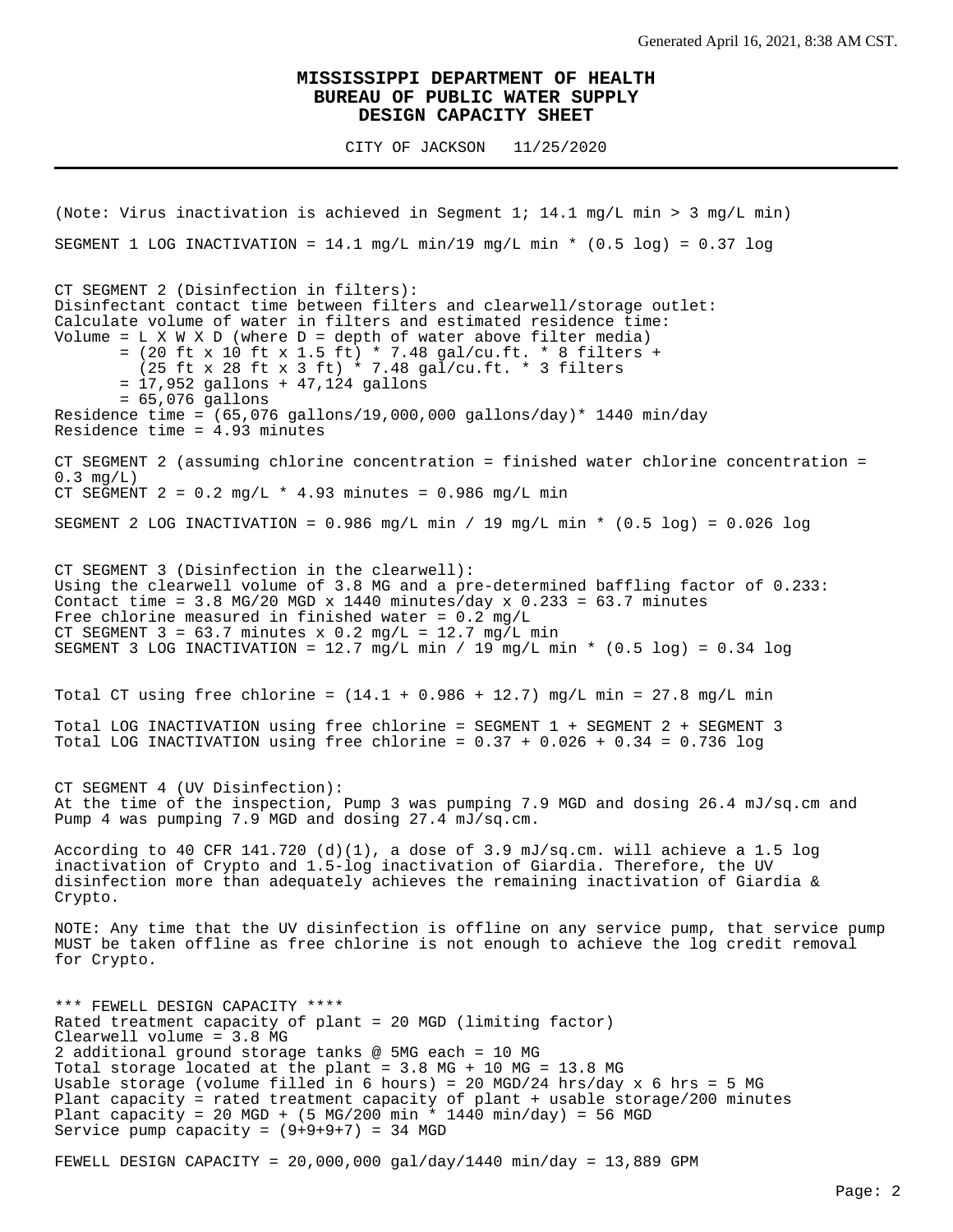CITY OF JACKSON 11/25/2020

#### O B CURTIS WATER TREATMENT PLANT

\*\*\*\* CT calculations for OB Curtis \*\*\*\*

This plant must meet 4-log inactivation of viruses, 3-log inactivation of Giardia, and 3.5-log inactivation of Crypto.

The conventional side is required to achieve 0.3 turbidity units 95% of the time to comply with the SWTR, so credit can be given by default for 2-log removal of viruses & Crypto and 2.5-log removal of Giardia. Free chlorine, chloramination, and UV disinfection must then attain the remaining 2-log inactivation of viruses, 0.5-log inactivation of Giardia, and 1.5-log of Crypto.

The membrane system is required to achieve <0.15 turbidity units 95% of the time to comply with the SWTR, so credit can be given by default for 2-log removal of viruses, 3-log inactivation of Giardia, and 2-log inactivation of Crypto. Free chlorine must achieve the remaining 2-log of viruses. Maintaining membrane integrity must achieve the remaining 1.5-log inactivation of Crypto.

\*\*MEMBRANE INTEGRITY TESTING (MIT) MUST BE COMPLETED EVERY 24 HOURS, PER THE CFR. IF THE TRAIN FAILS MIT, IT MUST BE TAKEN OFFLINE UNTIL IT PASSES. IF TRAIN TURBIDITIES EXCEED 0.15 NTU, THAT TRAIN \*MUST\* BE TAKEN OFFLINE UNTIL IT PASSES MIT.\*\*

\*\*THE CONVENTIONAL SIDE OF THE PLANT HAS 4 FILTERS ONLINE AND THE MEMBRANE SIDE OF THE PLANT HAS 2 TRAINS THAT CONSISTENTLY PASS MIT. CAPACITY OF THE PLANT HAS BEEN LOWERED TO REFLECT WHAT THE PLANT CAN ACTUALLY TREAT. EACH SIDE WAS RATED AT 25 MGD.

25 MGD / 6 (FILTERS & TRAINS) =  $4.2$  MGD/FILTER OR TRAIN

CONVENTIONAL: 4.2 MGD \* 4 FILTERS = 16.8 MGD MEMBRANE: 4.2 MGD \* 2 TRAINS = 8.4 MGD

TOTAL PLANT CAPACITY: 25.2 MGD

CT CALCULATIONS WILL REMAIN AT MAX CAPACITY OF 25 MGD

Book values: CT required for  $0.5$ -log inactivation of giardia at 10C and pH at  $6.5 = 19$  mg/L min CT required for 2-log inactivation of viruses at  $10C$  and pH at  $6.5 = 3$  mg/L min

The clearwell is divided into two separate zones based on their baffling. The conventional and membrane treatment trains feed mirror image clearwells, so the T and CT values below apply to each treatment process.

Zone 1: Volume = 1.989 MG; BF = 0.7  $T = [(1.989 \text{ MG} / 25 \text{ MGD})*0.7] * 1440 \text{ min/day} = 80.2 \text{ min}$  @ 25 MGD Zone 2: Volume = 1.658 MG; BF = 0.3  $T = [(1.658 / 25 MGD)*0.3] * 1440 m in/day = 28.7 m in @ 25 MGD$ 

Total T =  $80.2 + 28.7 = 108.9$  min

The free chlorine residual measured from High Service 1 (conventional side) finished water =  $0.1$  mg/L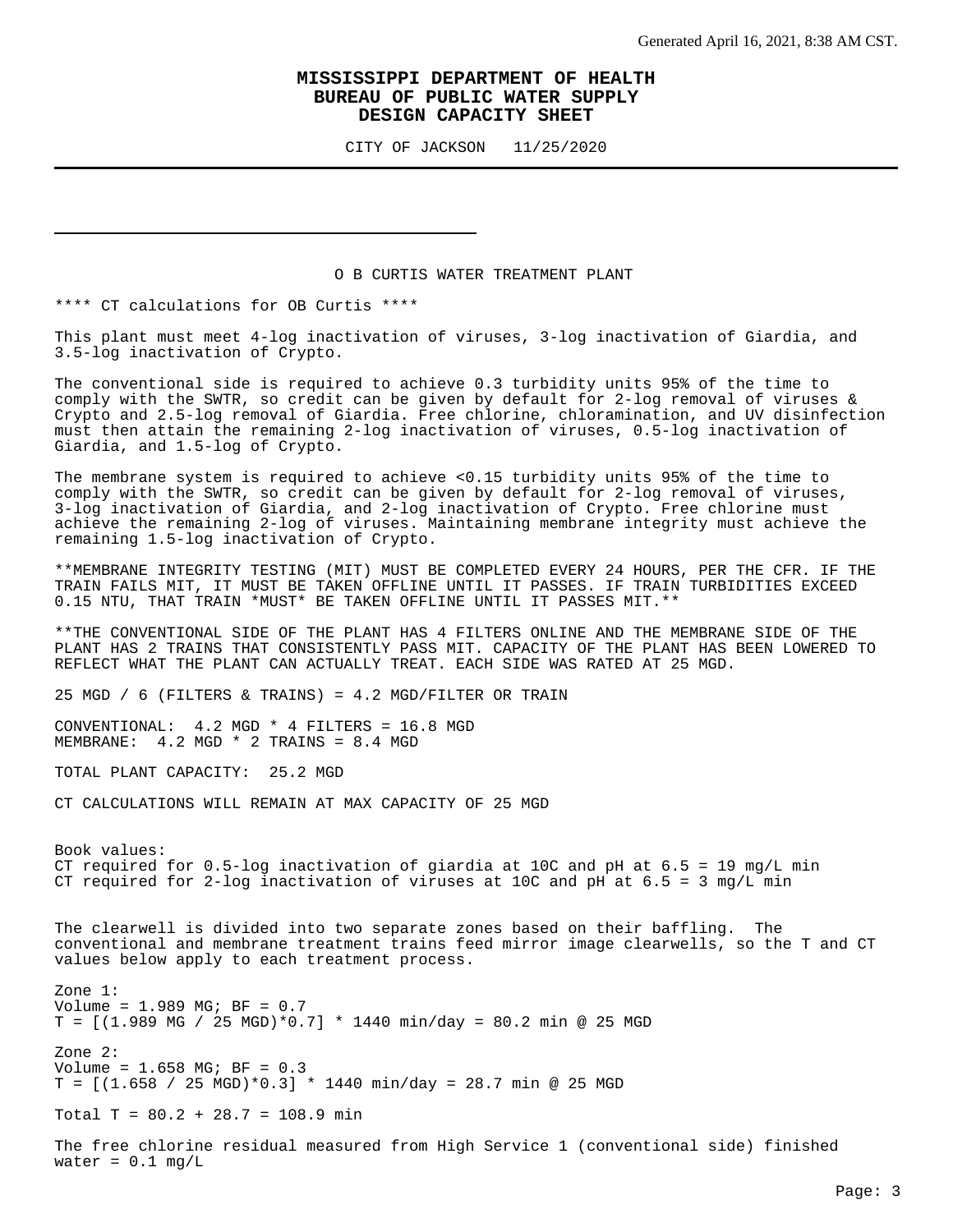CITY OF JACKSON 11/25/2020

 $Ct25 = 0.1$  mg/l \* 108.9 minutes = 10.89 mg/L min

Virus inactivation achieved at 0.1 mg/L free chlorine at 25 MGD; 10.89 mg/L min > 3 mg/L min

Giardia log inactivation = 10.89 mg/L min / 19 mg/L min \*  $(0.5)$  = 0.29 log Remaining 0.5-log Giardia inactivation not achieved by free chlorine contact time in clearwell.

UV disinfection - UV unit attached to each filter Each UV unit must be dosing a minumum of 4 mJ/sq.cm. to achieve the final 1.5-log removal of Crypto and the remaining 0.21-log removal of Giardia.

\*IF AT ANY TIME A UV UNIT IS OUT OF SERVICE, THE CORRESPONDING FILTER MUST BE TAKEN OUT OF SERVICE. CRYPTO AND GIARDIA REMOVAL IS NOT ACHIEVED WITHOUT UV DISINFECTION\*

Full CT credit for the conventional side at maximum treatment capacity of 25 MGD can be given, so full CT credit at decreased capacity of 16.8 MGD can be given.

The free chlorine residual measured from High Service 2 (membrane side) finished water = 0.2 mg/L.

Using this minimum concentration throughout the clearwell and flow rate of 25 MGD, the contact time is:  $T = 108.9$  min

 $CT = 0.2 mg/L * 108.9 minutes = 21.78 mg/L min$ 

Virus inactivation achieved at 0.3 mg/L free chlorine at 25 MGD; 21.78 mg/L min > 3 mg/L min

Giardia & Crypto log inactivation achieved by maintaining turbidities <0.15 NTU 95% of the time. Any time turbidities exceed 0.15 NTU, that train must be taken offline.

Full CT credit for the membrane side at maximum treatment capacity of 25 MGD can be given, so full CT credit at decreased capacity of 8.4 MGD can be given.

Treatment capacity is not limited on either side by CT.

TOTAL TREATMENT CAPACITY AT OB CURTIS = Conventional (16.8 MGD) + Membrane (8.4 MGD) = 25.2 MGD

\*\*\* OB CURTIS DESIGN CAPACITY \*\*\* Raw water pump capacity =  $(9+8+9+8+8+17+8+17)$  MGD = 84 MGD Rated treatment capacity of plant = 25.2 MGD (limiting factor) Service pump capacity =  $(8+8+12+12+12+16+16+22+22) = 128$  MGD Total storage located at the plant (clearwell capacity) = 10 MG Usable storage (volume filled in 6 hours) = 25.2 MGD/24 hrs/day x 6 hrs = 6.3 MG Total plant capacity = rated treatment capacity of plant + usable storage/200 minutes Total plant capacity = 25.2 MGD +  $(6.3 \text{ MG}/200 \text{min} * 1440 \text{ min}/\text{day}) = 70.56 \text{ MGD}$ This does not exceed the service pump capacity of 128 MGD, so: OB CURTIS DESIGN CAPACITY = 70.56 MGD